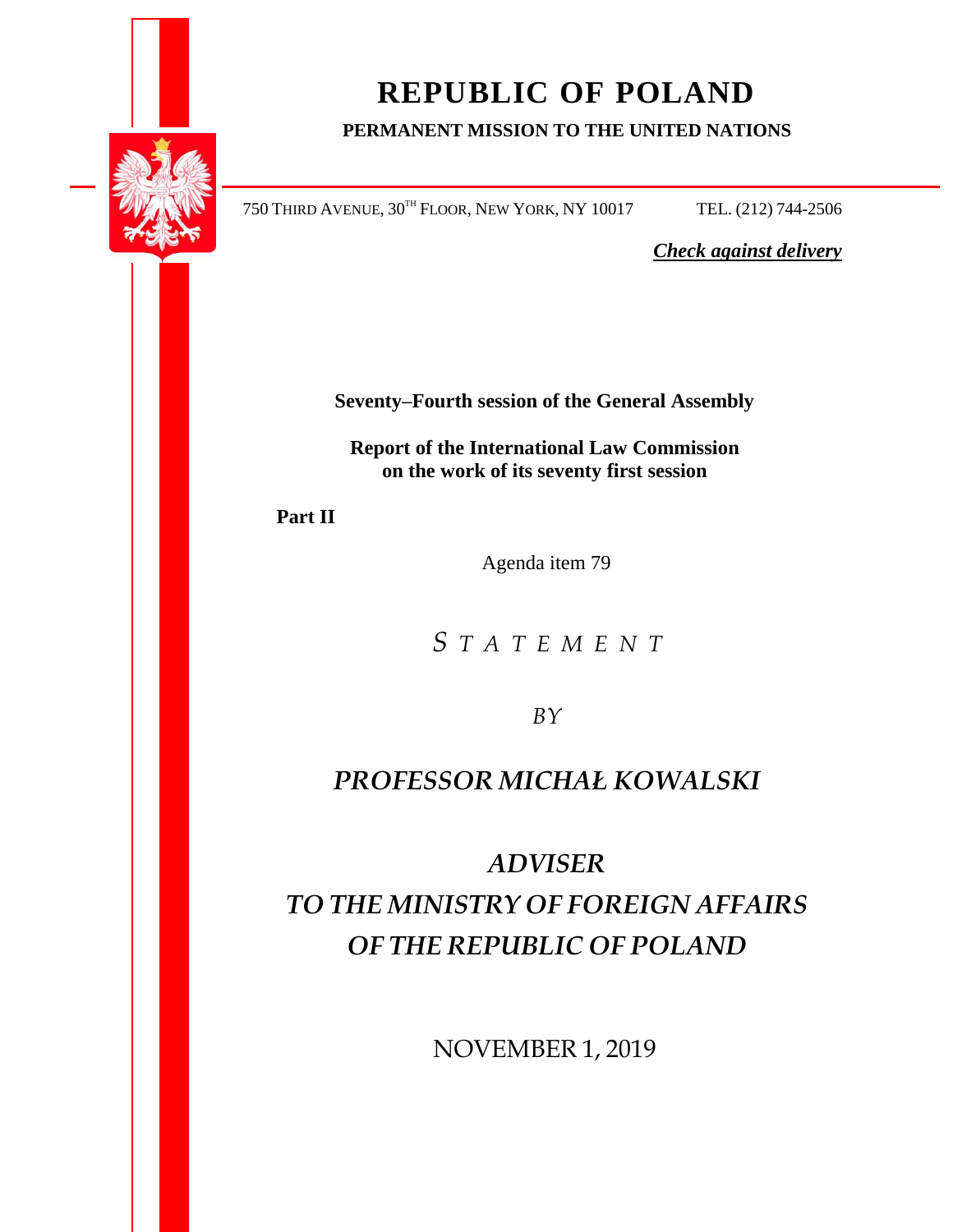#### **Protection of the environment in relation to armed conflicts**

Poland notes that during this year session the Commission provisionally adopted, on first reading, the entire set of the draft principles on protection of the environment in relation to armed conflicts. My delegation would like to thank the Special Rapporteur, Ms. Marja Lehto, for her second report and for her engagement. We would also like to express our appreciation for the valuable contribution of the previous Special Rapporteur, Ms. Marie G. Jacobsson. As the Commission decided to transmit the draft principles for written comments and observations, we shall strive to transmit more detailed comments concerning the entire set of the draft principles in the future.

#### **Immunity of State officials from foreign criminal jurisdiction**

Now, allow me to turn to the topic "Immunity of State officials from foreign criminal jurisdiction". My delegation would like to thank the Special Rapporteur, Ms. Concepción Escobar Hernández, for her seventh report. We take note of article 8 ante, provisionally adopted by the Drafting Committee, and draft articles 8 to 16 proposed by the Special Rapporteur's in her seventh report, with respect to which we would like to provide some preliminary observations. Namely, we believe that some more consistency would be warranted in draft articles concerning the identification of entity responsible for determination of the immunity. While in draft article 9 para 1 these are the courts that are mentioned in this respect, in draft article 10 para 5 and 6 the term "competent organs" is used, which seems to resemble terminology of draft article 8 concerning only consideration and not determination of the immunity. As regards article 10 para 6 we are of the view that appropriate state authorities should *proprio motu* decide on the application of immunity in respect of all State officials who enjoy it, without any distinction. Concerning article 11 para 4 we would like to express our doubt whether the treaty provision applicable between the forum State and the State of the official could be interpreted as an implied or express waiver. Finally, in our view there is a need for insertion in draft article 14 para 2 of a "reasonable period of time" clause as the suspension of the criminal proceeding in the forum State can be indefinite where there is no decision of the State of the official.